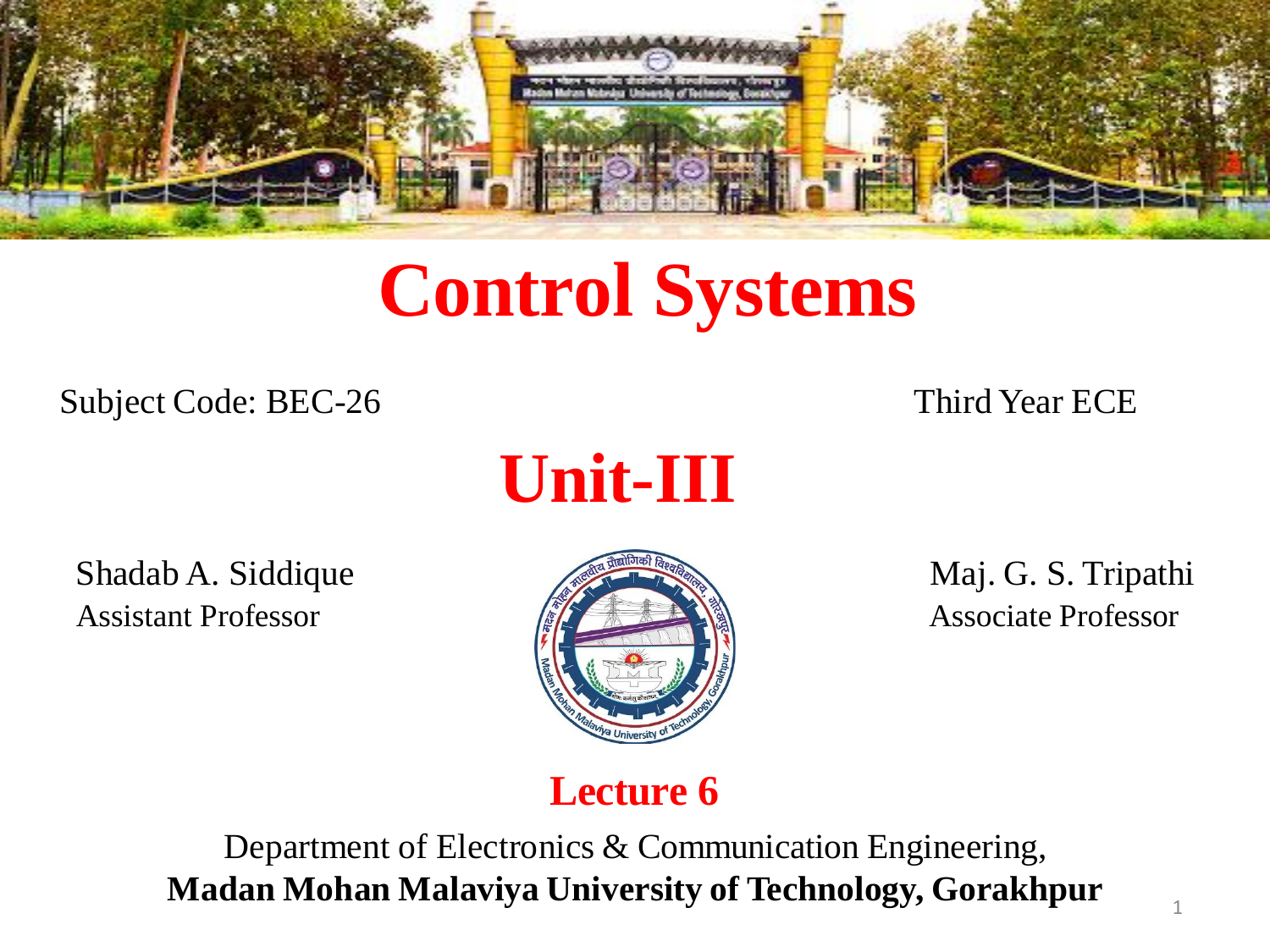**Steady state error for Ramp input for Type 2 system**

For type two system,  $n=2$ 

$$
G(s).H(s) = \frac{K (1+T \t{1} s)(1+T \t{2} s) \dots (1+T \t{1} s)}{s^2 (1+T a s)(1+T b s) \dots (1+T n s)}
$$

The velocity error constant is given by,

$$
K_v = \lim_{s \to 0} sG(s).H(s)
$$
  
\n
$$
K_v = \lim_{s \to 0} s \{ \frac{K(1+T_{1} s)(1+T_{2} s) \dots (1+T_{m} s)}{s^2 (1+T_{a} s)(1+T_{b} s) \dots (1+T_{n} s)} \}
$$
  
\n
$$
K_v = \frac{K(1+T_{1} s)(1+T_{2} s) \dots (1+T_{m} s)}{s(1+T_{a} s)(1+T_{b} s) \dots (1+T_{n} s)}
$$

 $\overline{\mathcal{L}}$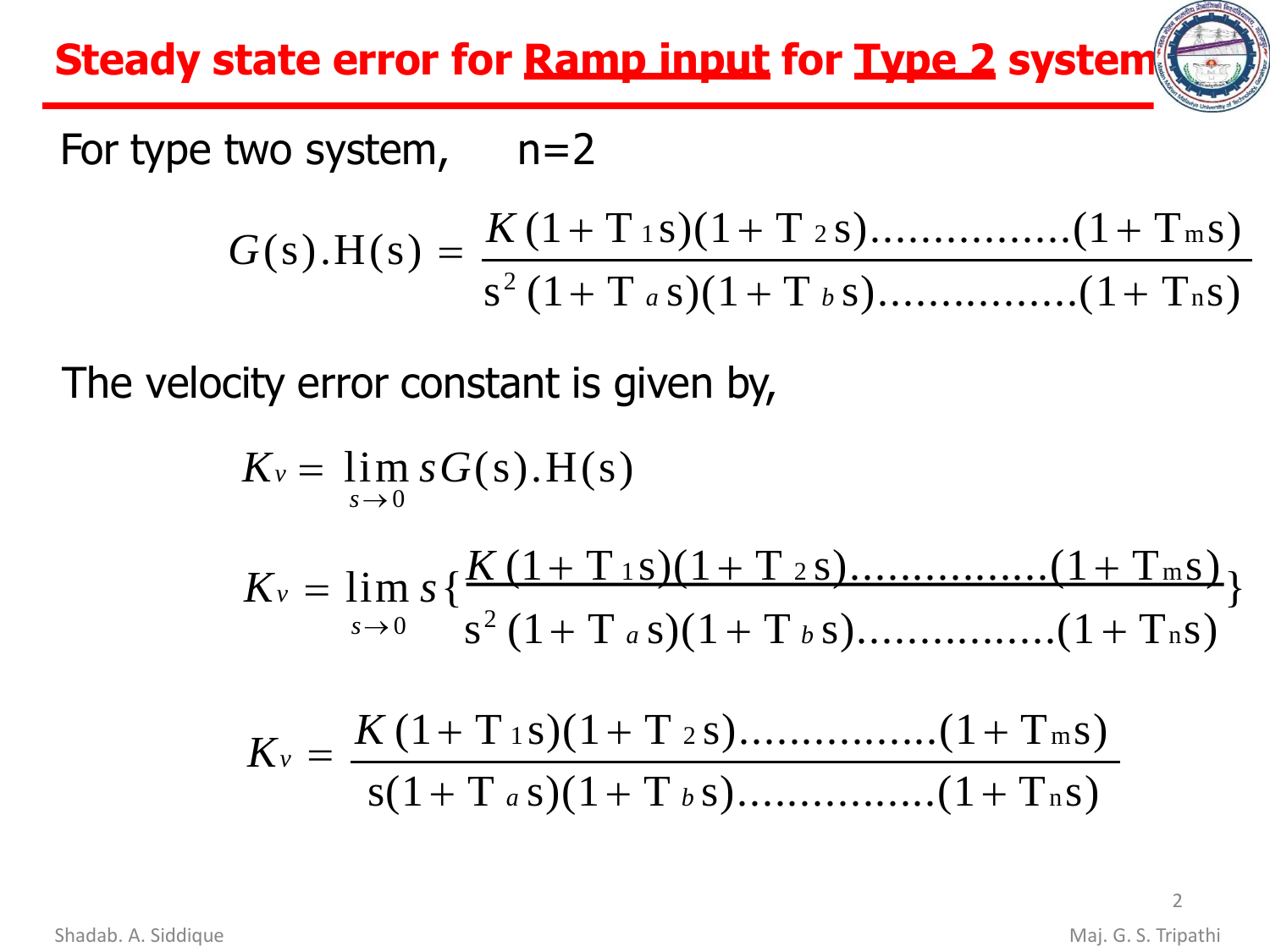**Steady state error for Ramp input for Type 2 system**

$$
K_v = \infty
$$

The steady state error is given by,

$$
e_{ss}(t)=\frac{A}{K_v}
$$

$$
e_{ss}(t)=\frac{A}{\infty}
$$

 $e_{ss}(t) = 0$ 

Shadab. A. Siddique **Maj. G. S. Tripathi**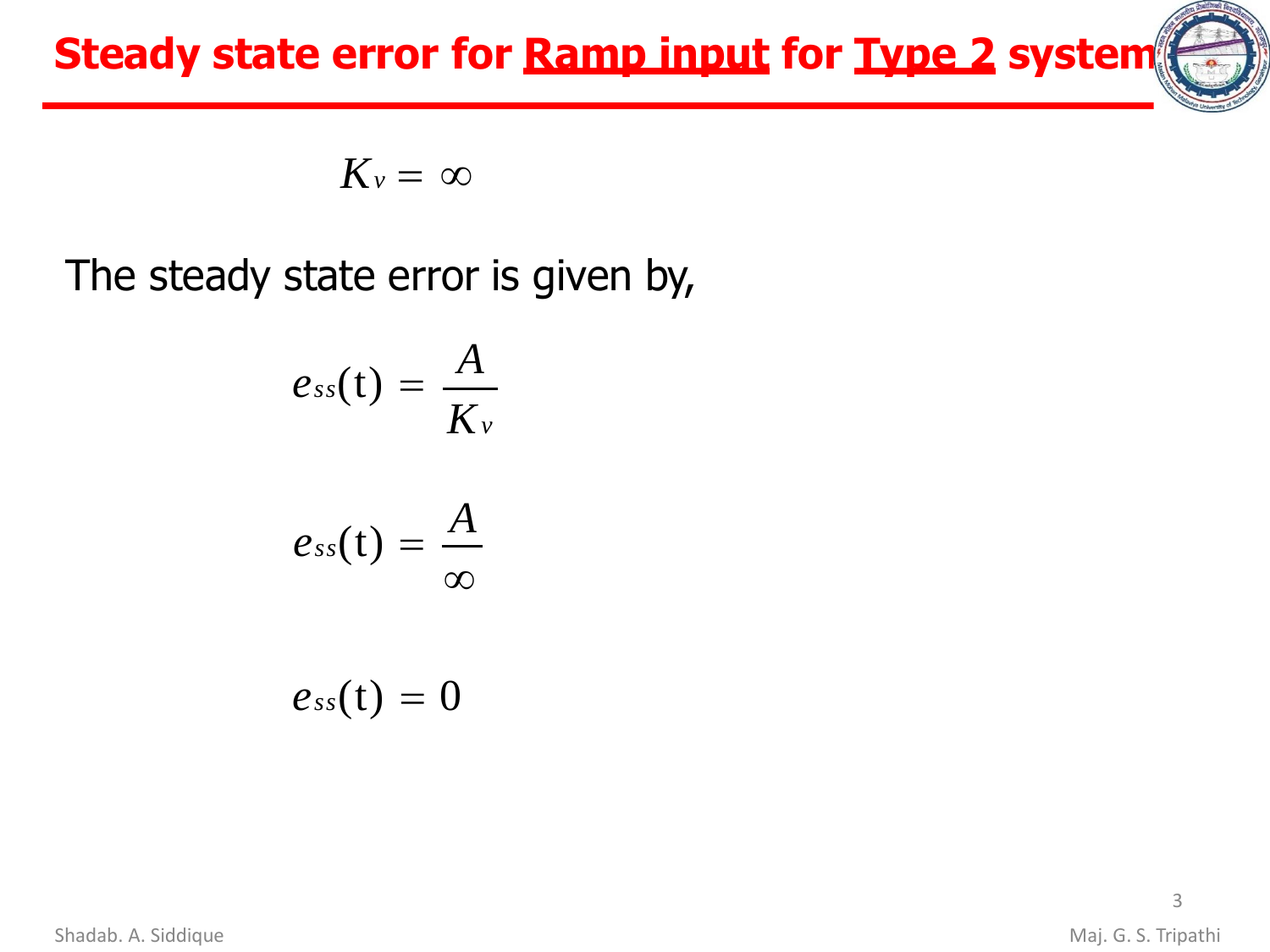

 $e_{ss}(t) = 0$ 

There is no steady state error for a ramp input for type two system

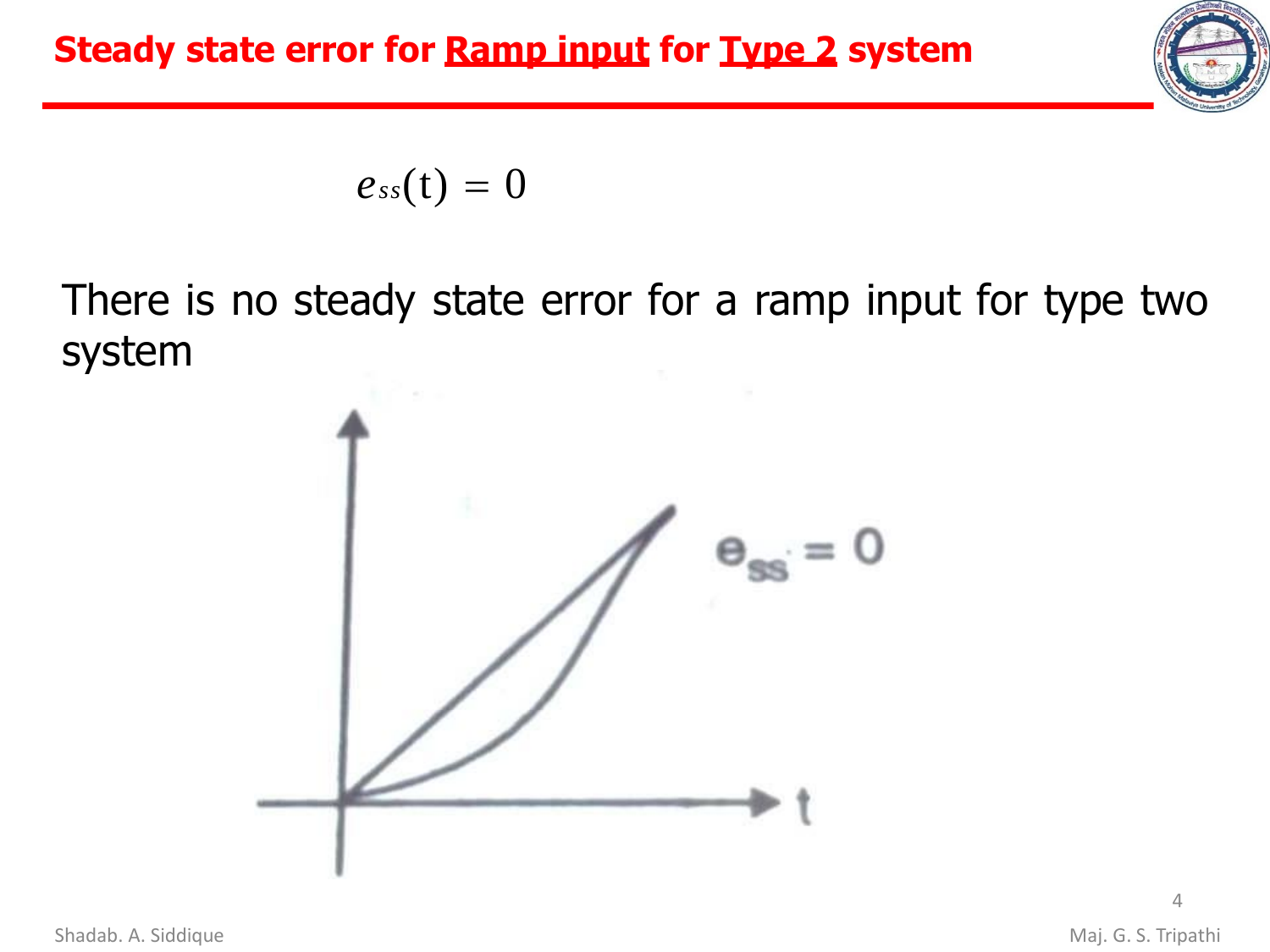**Steady state error for Parabolic input for Type 0 system**



For type zero system,  $n=0$  $G(s)$ .H(s) = *K* (1+ T <sup>1</sup> s)(1 + T <sup>2</sup> s)................(1+ Tms) (1+ T *<sup>a</sup>* s)(1 + T *<sup>b</sup>* s)................(1+ Tns)

The acceleration error constant is given by,

$$
K_a = \lim_{s\to 0} s^2 G(s).H(s)
$$

$$
K_a = \lim_{s \to 0} s^2 \left\{ \frac{K (1 + T_{1S})(1 + T_{2S}) \dots (1 + T_{mS})}{(1 + T_a s)(1 + T_b s) \dots (1 + T_n s)} \right\}
$$

$$
K_a = 0 \times \left\{ \frac{K (1 + T_{1S})(1 + T_{2S}) \dots (1 + T_{mS})}{(1 + T_a S)(1 + T_b S) \dots (1 + T_n S)} \right\}
$$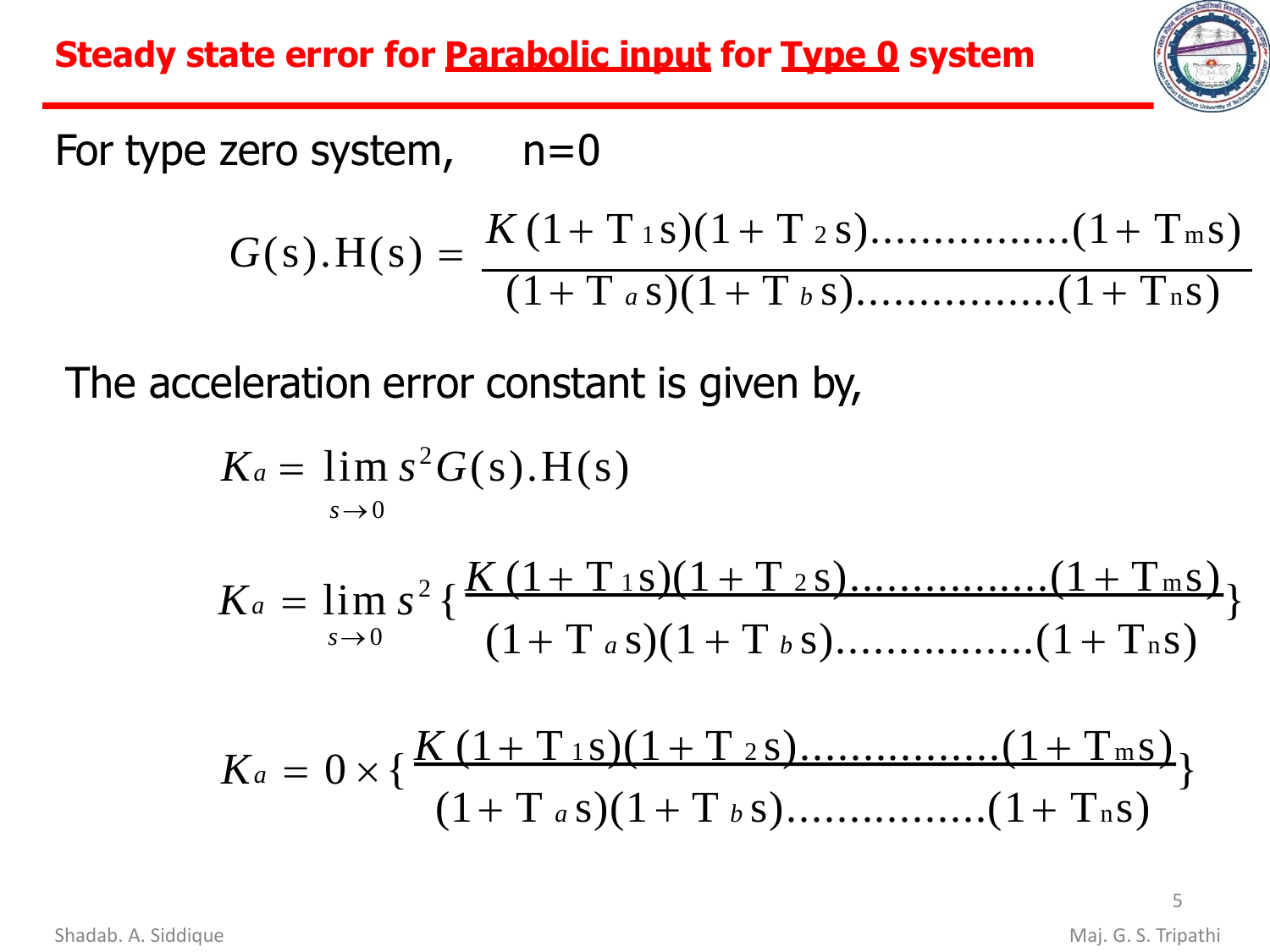

$$
K_a=0
$$

The steady state error is given by,

$$
e_{ss}(t) = \frac{A}{K_a}
$$

$$
e_{ss}(t) = \frac{A}{0}
$$

$$
e_{ss}(t)=\infty
$$

Shadab. A. Siddique **Maj. G. S. Tripathi**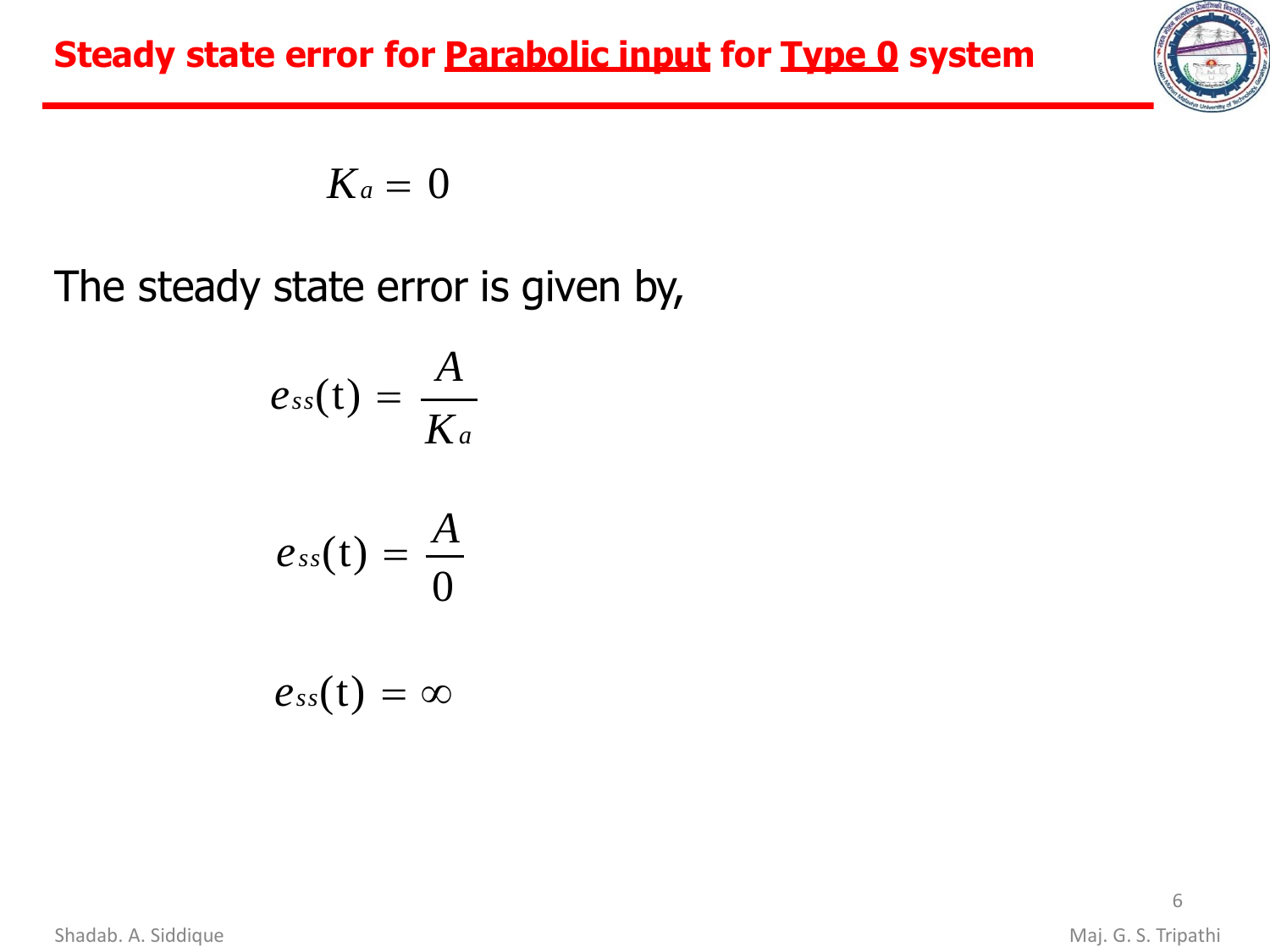$$
e_{ss}(t)=\infty
$$

# There is infinite steady state error indicating failure to track a parabolic input in type zero system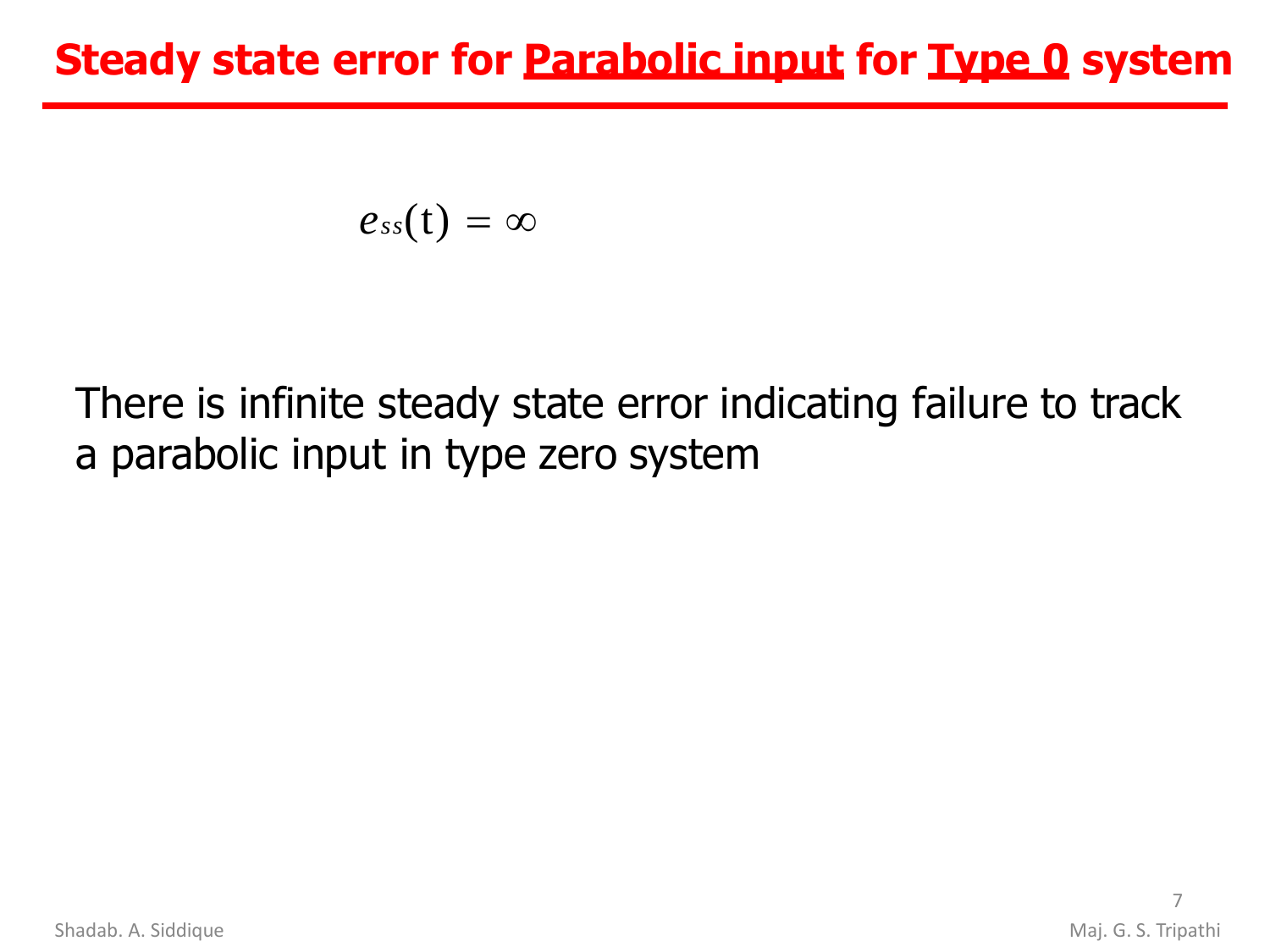## **Steady state error for Parabolic input for Type 1 system**

For type one system,  $n=1$ 

$$
G(s).H(s) = \frac{K(1+T_{1} s)(1+T_{2} s) \dots (1+T_{m} s)}{s(1+T_{a} s)(1+T_{b} s) \dots (1+T_{n} s)}
$$

The acceleration error constant is given by,

$$
K_a = \lim_{s \to 0} s^2 G(s).H(s)
$$
  
\n
$$
K_a = \lim_{s \to 0} s^2 \left\{ \frac{K (1 + T_{1S})(1 + T_{2S}) \dots (1 + T_{mS})}{s(1 + T_a s)(1 + T_b s) \dots (1 + T_{nS})} \right\}
$$
  
\n
$$
K_a = 0 \times \left\{ \frac{K (1 + T_{1S})(1 + T_{2S}) \dots (1 + T_{mS})}{(1 + T_a s)(1 + T_b s) \dots (1 + T_{nS})} \right\}
$$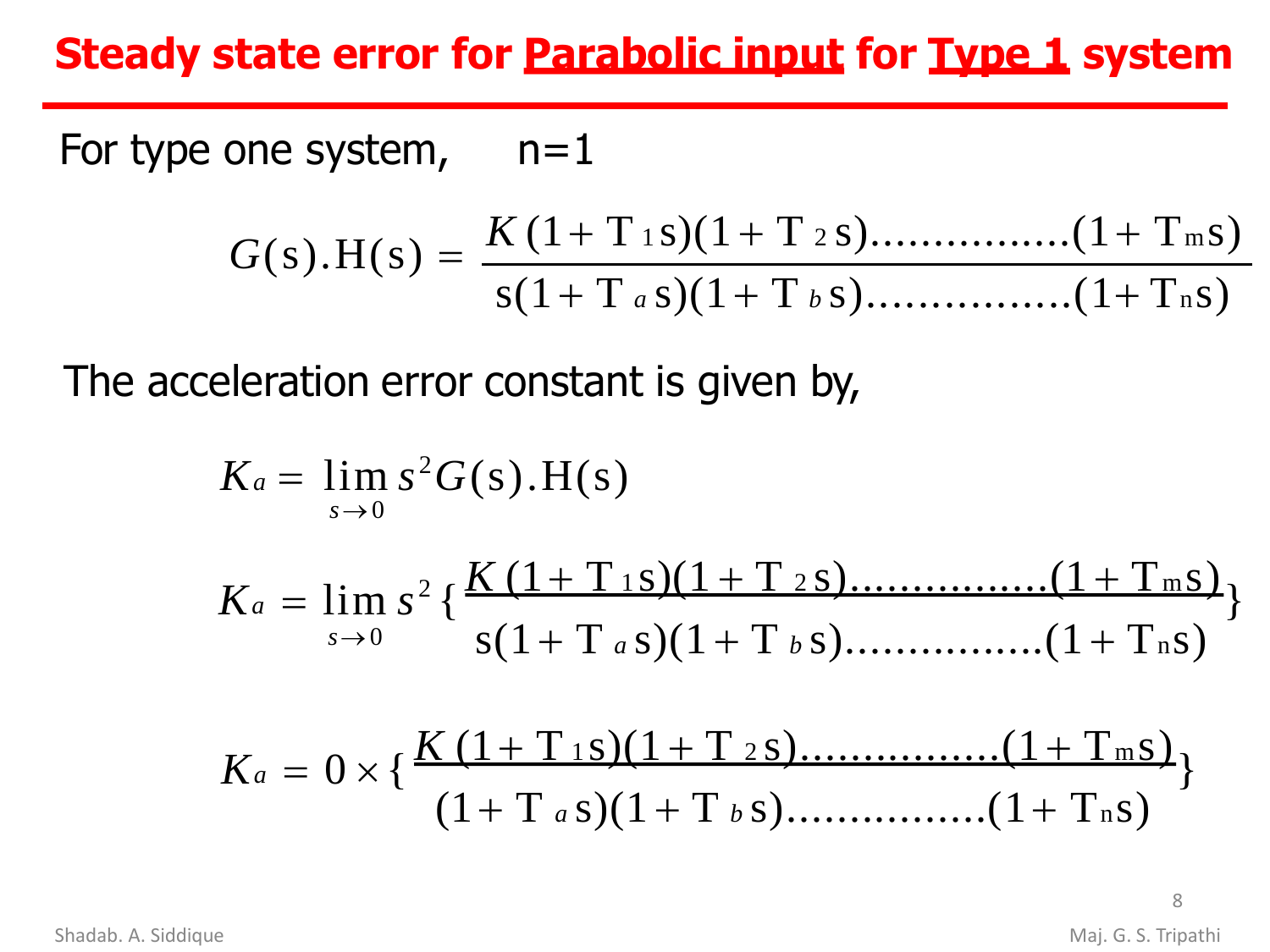### **Steady state error for Parabolic input for Type 1 system**

 $K_a = 0$ 

The steady state error is given by,

$$
e_{ss}(t)=\frac{A}{K_a}
$$

$$
e_{ss}(t)=\frac{A}{0}
$$

$$
e_{ss}(t)=\infty
$$

Shadab. A. Siddique **Maj. G. S. Tripathi**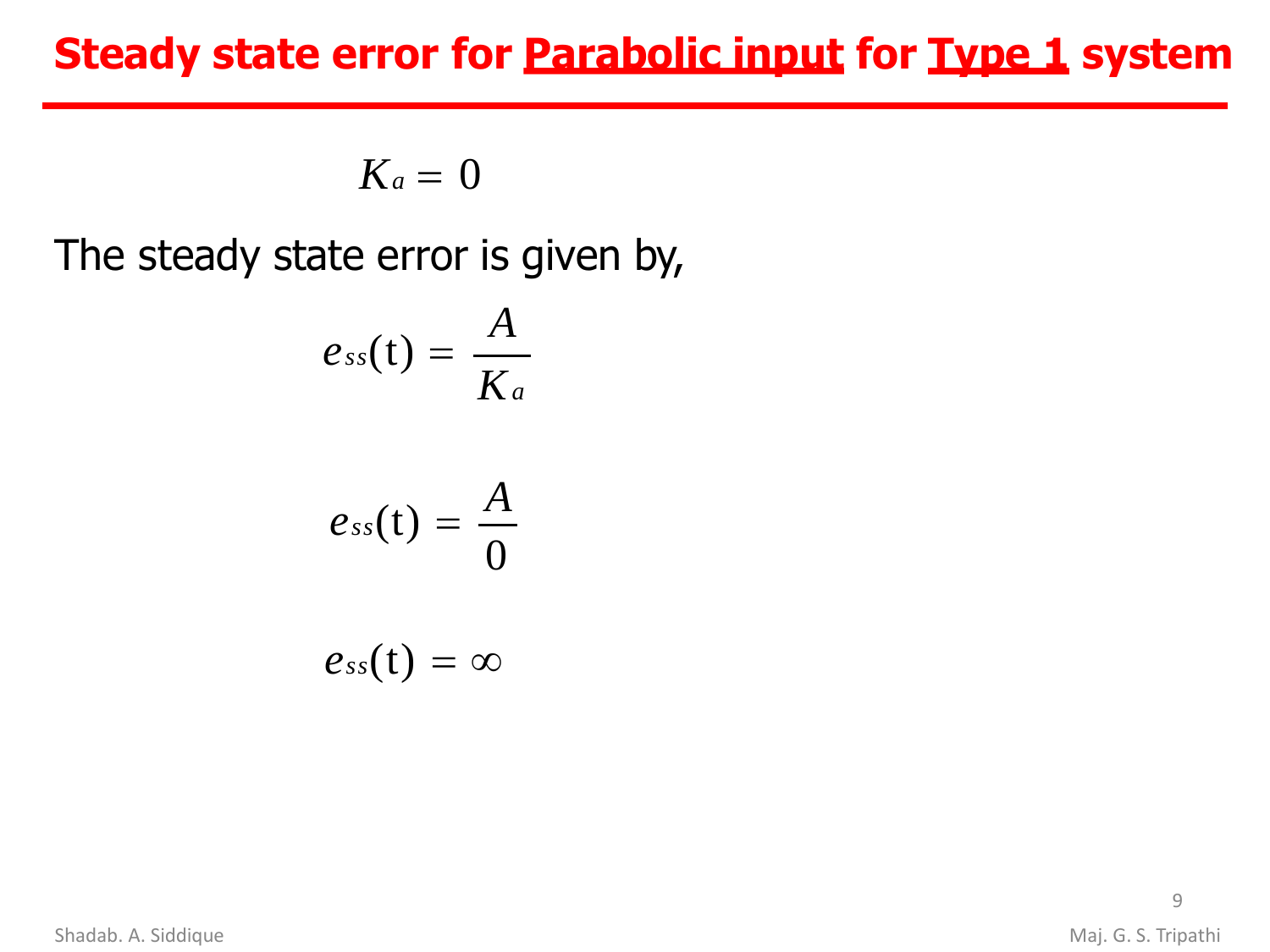## **Steady state error for Parabolic input for Type 1 system**

$$
e_{ss}(t)=\infty
$$

# There is infinite steady state error indicating failure to track a parabolic input in type one system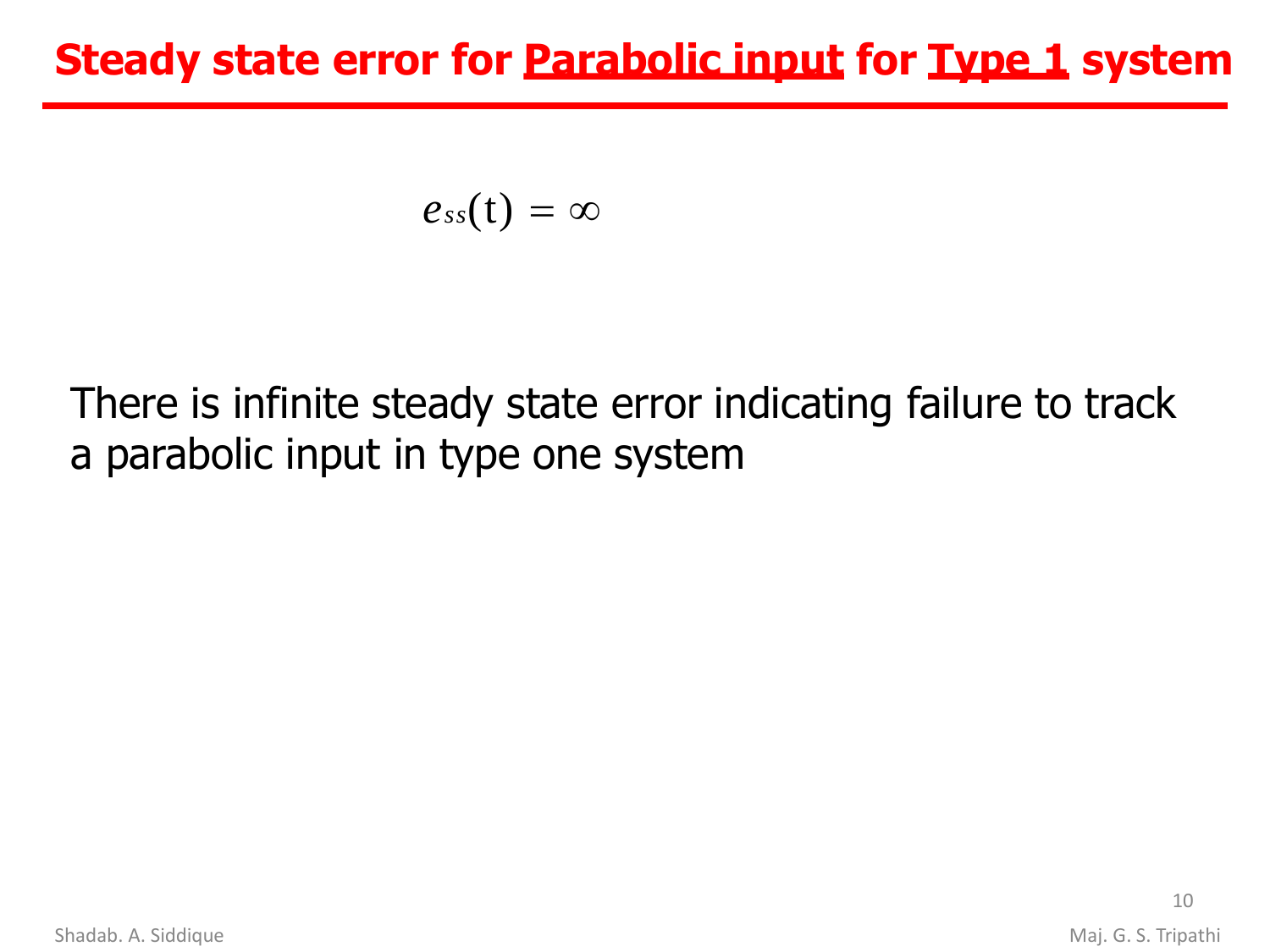## **Steady state error for Parabolic input for Type 2 system**

For type two system,  $n=2$ 

$$
G(s).H(s) = \frac{K (1+T \t{1} s)(1+T \t{2} s) \dots (1+T \t{1} s)}{s^2 (1+T a s)(1+T b s) \dots (1+T n s)}
$$

The acceleration error constant is given by,

$$
K_a = \lim_{s \to 0} s^2 G(s).H(s)
$$
  
\n
$$
K_a = \lim_{s \to 0} s^2 \left\{ \frac{K (1 + T_{1S})(1 + T_{2S}) \dots (1 + T_{mS})}{s^2 (1 + T_a s)(1 + T_b s) \dots (1 + T_{nS})} \right\}
$$
  
\n
$$
K_a = \left\{ \frac{K (1 + T_{1S})(1 + T_{2S}) \dots (1 + T_{mS})}{(1 + T_a s)(1 + T_b s) \dots (1 + T_{nS})} \right\}
$$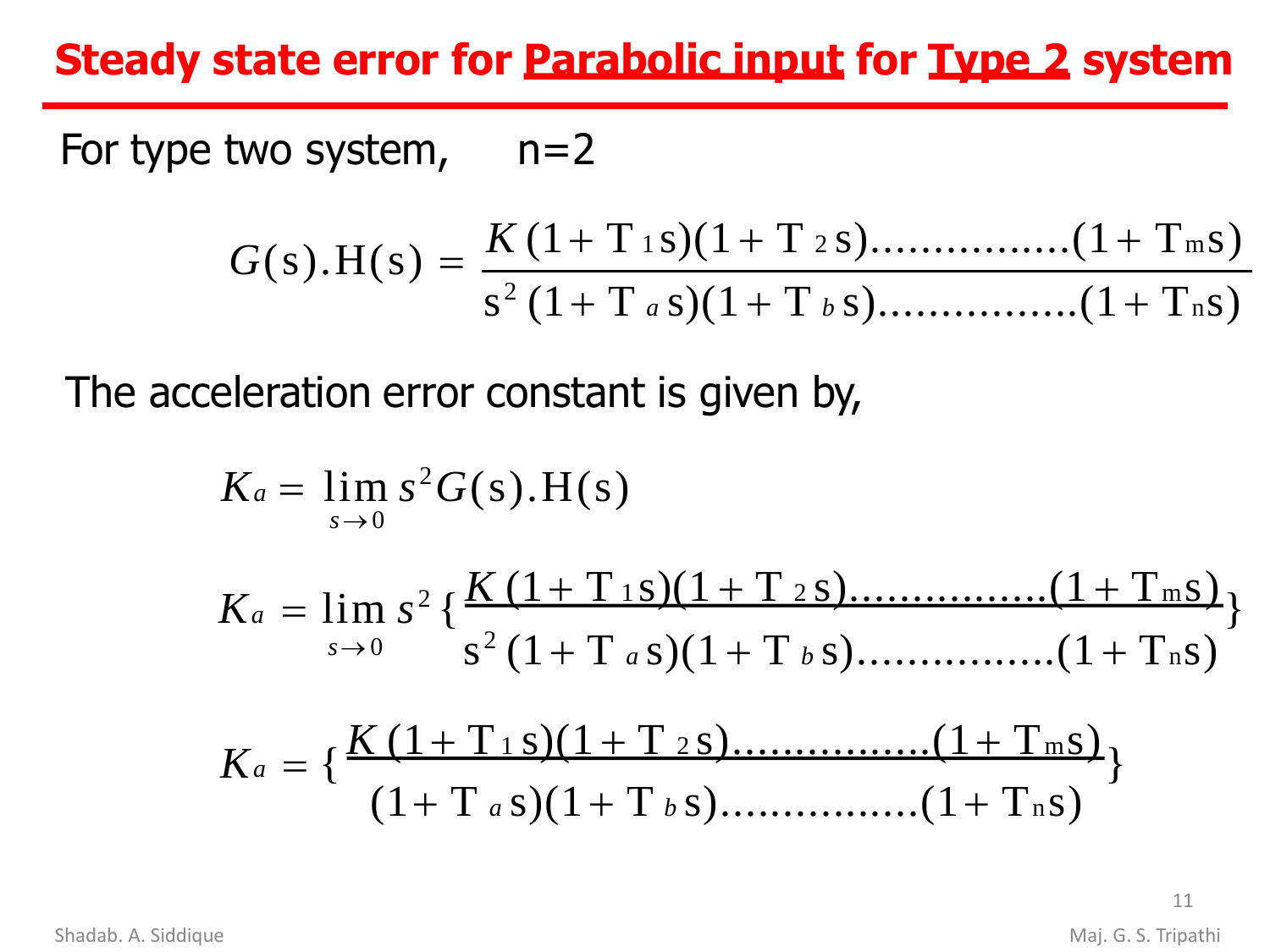### **Steady state error for Parabolic input for Type 2 system**

$$
K_a = K
$$

The steady state error is given by,

$$
e_{ss}(t) = \frac{A}{K_a}
$$

$$
e_{ss}(t) = \frac{A}{K}
$$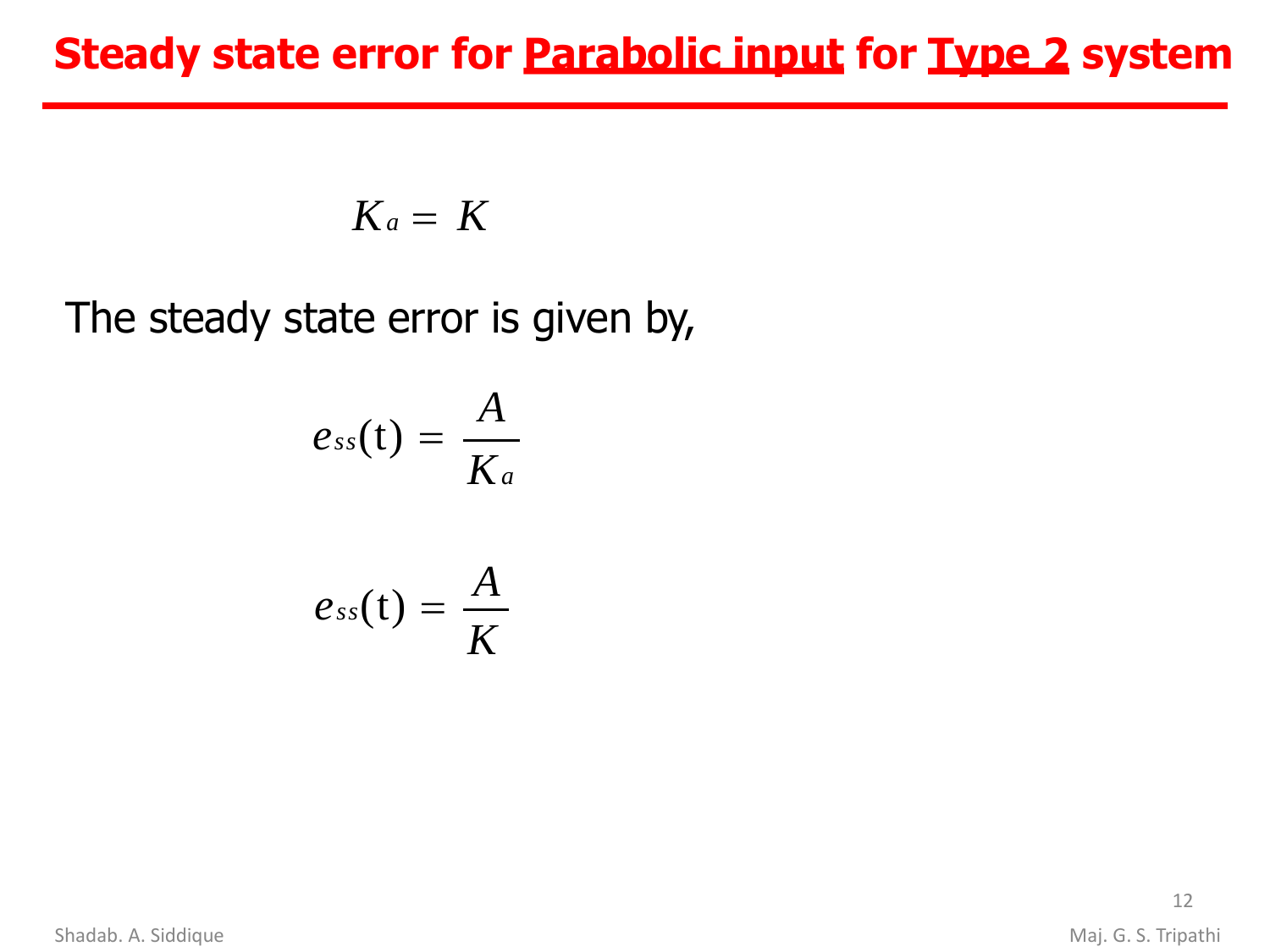## **Steady state error for Parabolic input for Type 2 system**

$$
e_{ss}(t)=\frac{A}{K}
$$

There is finite steady state error for type two system